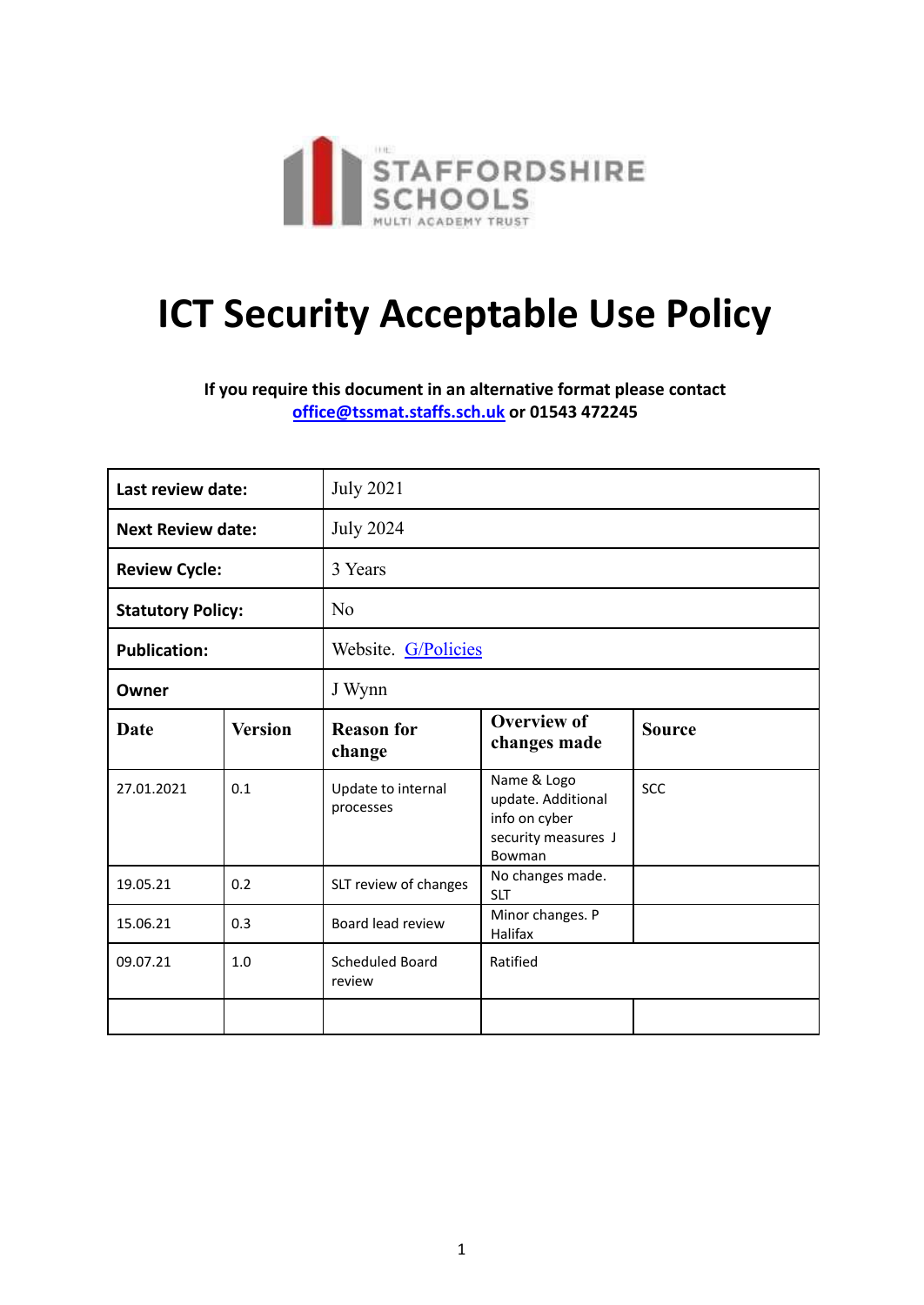#### **Acceptable Use Policy**

#### **Purpose**

This policy is intended to provide a framework for such use of the Trust's IT resources. It should be interpreted such that it has the widest application and so as to include new and developing technologies and uses, which may not be explicitly referred to.

#### **Scope of Policy**

For the purpose of this policy, any electronic, mobile, computing device (for example laptop, netbook, tablet, and mobile phone) will be referred to as a 'device'. Staff, employees, volunteers, Directors, Members, third parties, pupils, contractors, and any other external party may be referred to as a 'user' for the purposes of this policy.

Any reference to 'the employer' or 'the Trust' refers to The Staffordshire Schools Multi Academy Trust. Any reference to the 'network' includes software and subscription services such as Office 365, Evidence Me, Class Dojo and Google. The 'appropriate level of authority' should be determined according to the Trust's decision making structure. This policy applies to any users who have access to the network or software/services subscriptions, but does not form part of any contract and can be varied from time to time, in order to comply with legal and policy requirements and in consultation with the appropriate bodies.

Throughout this policy any reference to; wireless, WiFi, network, broadband, internet access, and infrastructure (switches, cabling, routers, wireless access points) will be referred to as 'connectivity services'.

Users of the Trust's devices are bound by this policy. The Trust seeks to promote and facilitate the positive and extensive use of Information Technology in the interests of supporting the delivery of learning, teaching and innovation to the highest possible standards. This also requires appropriate and legal use of the technologies and facilities made available to users within the Trust.

#### **Acceptable Use**

#### **All users, devices and connectivity services**

- 1. When logging on to the network, users must always use their own username and password.
- 2. Any user who identifies a security problem on the Trust's network must notify the Headteacher immediately.
- 3. Users must follow the Trust password guidance (Appendix 4) Any user who suspects that their password has been compromised, accidentally or otherwise, should change their password without delay and report this potential security breach to the Headteacher and the Data Protection Officer.
- 4. Users must not use devices connected to the network to gain unauthorised access (hacking) to any computer network.
- 5. Users must not attempt to spread computer viruses or conduct any malicious act through the use of the network.
- 6. Users must understand that the information they hold on the network is not private and can be inspected, in compliance with applicable English law, at any time by a member of the SLT, the Board of Directors, or Members. This includes documents, emails, and web browser history.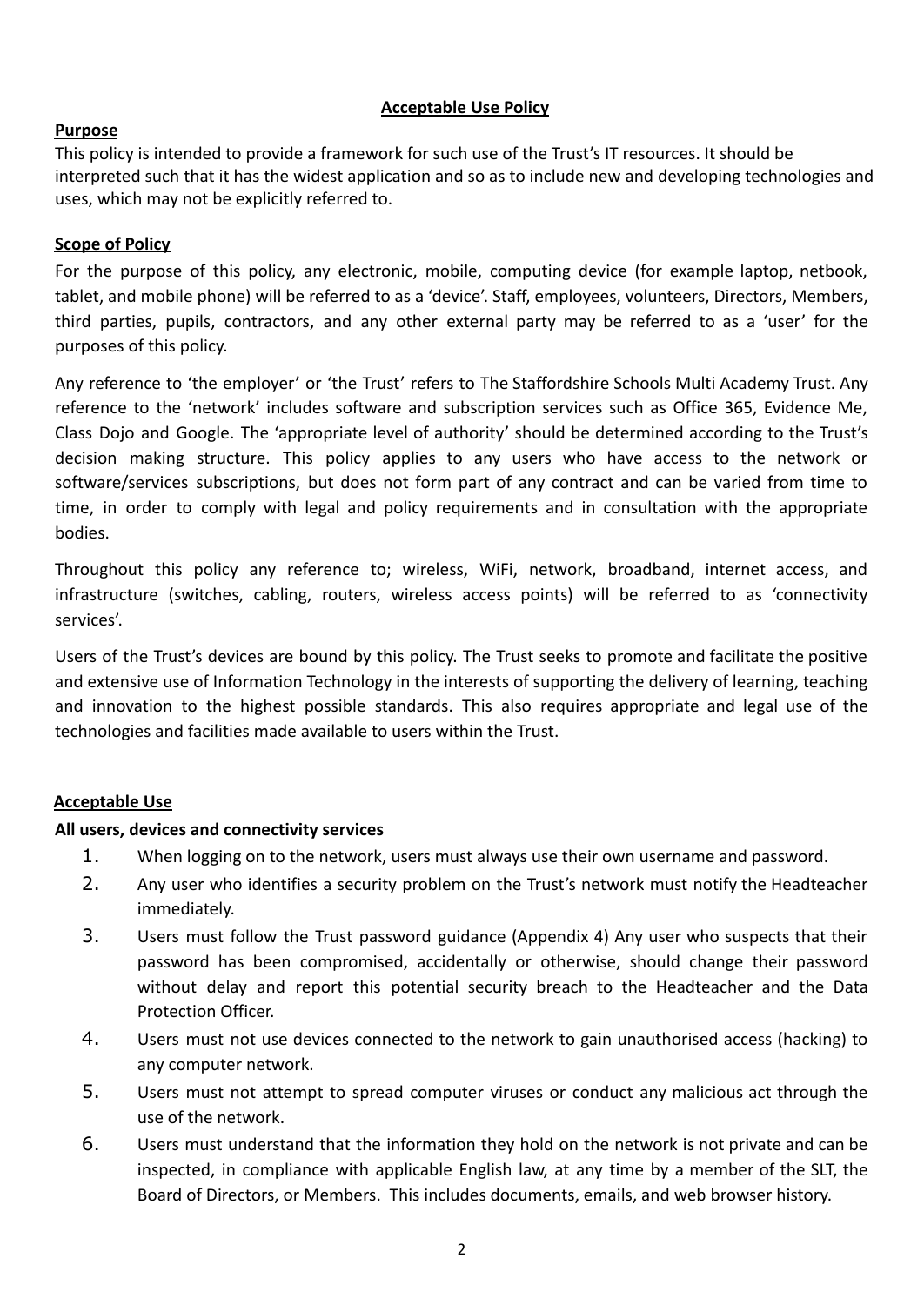- 7. Users must understand the network employs several monitoring technologies to record access to the internet, keystrokes and catalogue open windows for the purposes of safeguarding children and young people. Reports are pulled from a monitoring system and reviewed by administration staff daily. The system is set to pick up keywords relating to safeguarding and criminal activity. Any concerns raised by the reports will be directed to the Headteacher or CEO by the administration staff, and may be dealt with under the Disciplinary Policy, depending on the nature of the report.
- 8. Users must not store personal documents/pictures/music on the Trust's network.
- 9. Before leaving a device/network, users must always log off or lock their device and check this procedure is completed.
- 10. Users must not attempt to gain access to any trust device to create local accounts (administrative or otherwise) to disable or workaround any safeguards or security controls.
- 11. It is strictly forbidden for unauthorised users to attempt to set up new share drives or folders across the network.
- 12. Only software that has been provided by TSSMAT may be run on the computers unless prior consent from the Headteacher is obtained. Users are not permitted to import or download applications or games onto shared machines. All software purchase must go through the usual purchasing processes, and all software will be examined by the IT Provider prior to installation.
- 13. Pupils will ensure that they have permission to use the original work of others.
- 14. Where work is protected by copyright, users will not download or distribute copies (including music and videos).
- 15. Users must be aware of and adhere to the NCSC 10 Steps to Cyber Security, a copy of which can be found here <https://www.ncsc.gov.uk/collection/10-steps-to-cyber-security>

# **Employees/Staff**

- 1. Staff are reminded that they have duty of care with regards to Child Protection, Safeguarding and Radicalisation, and should refer to the appropriate policy or DSL/DDSL.
- 2. Staff must not disclose to a third party the personal or sensitive data details of another member of staff, pupil or a pupil's family. When sending emails, staff should ensure the anonymity of addresses by making use of the BCC (blind carbon copy) functionality when addressing bulk emails.
- 3. Staff must ensure that they do not retain copies of personal details, including photographs of another member of staff, pupil or a pupil's family on their personal devices. Paper copies of lists and/or other pupil data should not be taken home.
- 4. Staff must ensure that the memory of iPads and cameras are wiped after use, and that memory sticks are wiped once images are uploaded, and stored securely.
- 5. Staff should ensure devices connected to trust accounts are kept secure whilst in and out of school and report any loss to the Headteacher and Data Protection Officer immediately.
- 6. Staff must not store school/trust material on cloud folders, unless the subscription for those services is provided by the Trust, or on external hard drives if they are not encrypted.
- 7. Staff should not use USB drives as storage unless encrypted, and with the prior permission of the Headteacher. These should be stored securely. All non encrypted USB drives must be from an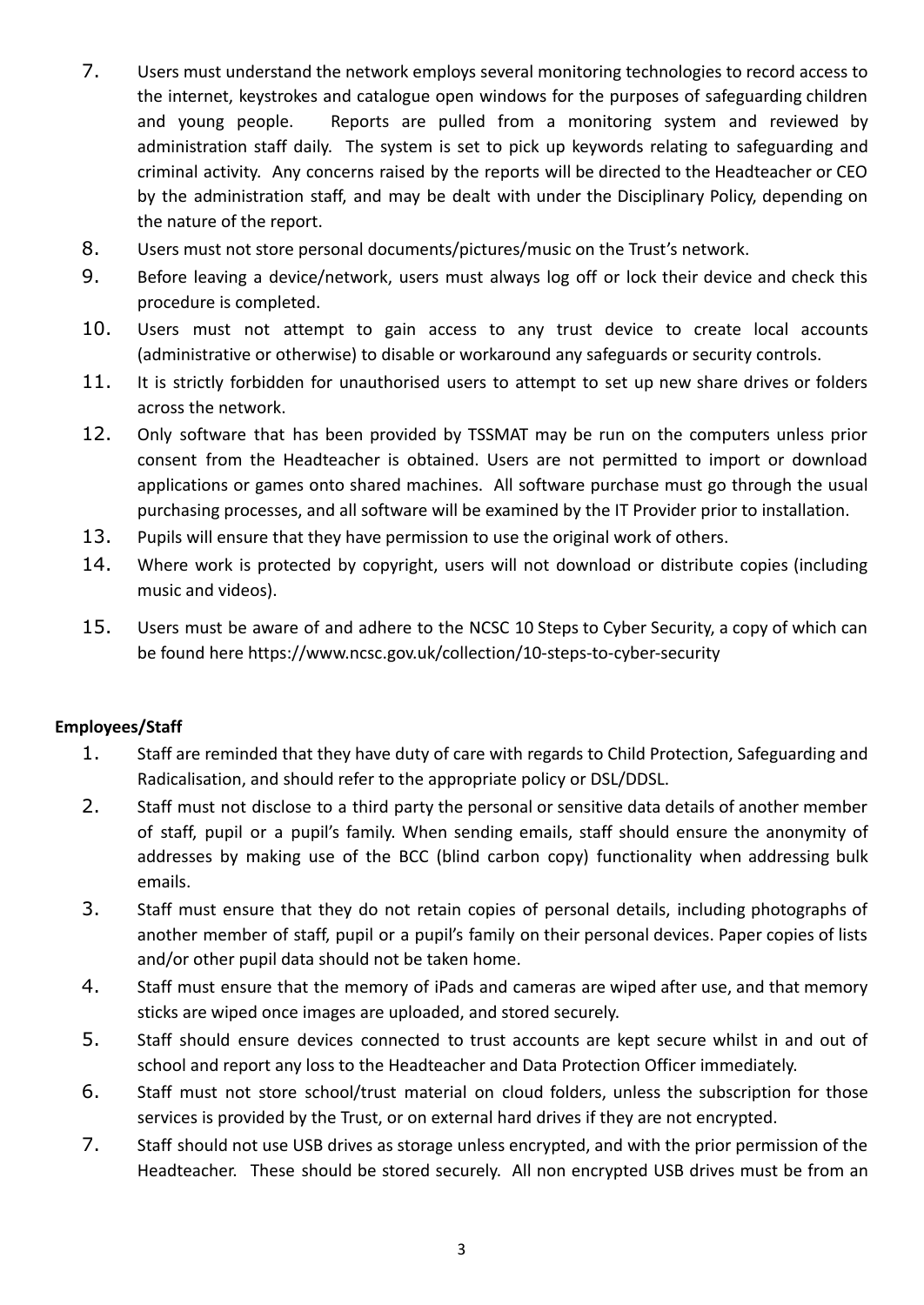approved source, and have been agreed by a member of SLT prior to being used on a Trust device.

- 8. Staff should not use personal devices to store Trust data under any circumstances.
- 9. Staff must ensure they use the correct access to Trust networks when working outside a Trust school. These are remote desktops or VPN's.
- 10. Staff must not disclose personal or sensitive data to third parties, including app developers, without written authorisation from the Headteacher.
- 11. Users must be aware of and adhere to the NCSC 10 Steps to Cyber Security, a copy of which can be found here <https://www.ncsc.gov.uk/collection/10-steps-to-cyber-security>

#### **Devices**

Some users are provided with a dedicated device for the betterment of their teaching and learning and/or administrative duties. These devices will be fully supported and maintained by the Trust's IT Technician. By accepting the provision of a laptop/mobile device, users agree to and sign the appropriate TSSMAT document detailing our expectations. See Appendix 2 for the appropriate agreement.

#### **Personal Devices**

- 1. When users are connected to the TSSMAT Wireless network you are bound by all rules in this Acceptable Use Policy.
- 2. Users that carry a personal device on Trust premises MUST ensure that the Mobile AP or portable hotspot access point functionality is turned off.
- 3. Mobile devices bought on to Trust premises by any user are their own responsibility and liability. Users are strongly advised to take out adequate insurance cover as you are not covered by any Trust insurance policy.

#### **Email & Connectivity Services**

Whilst the Trust's connectivity services exist principally for enhancing the educational purposes of the Trust, staff may make personal use of Trust devices and services in their own time provided this does not detrimentally affect the Trust's primary function. Users should also be aware that all internet usage is logged.

- 1. Users must not breach another person's copyright in any material.
- 2. Users must not attempt to access inappropriate websites using the Trust's services and should be aware that all activity is monitored.
- 3. Users must not upload or download any unauthorised software or attempt to run that software. In particular bypassing safeguarding or security protections.
- 4. Users must not engage in activities that are prohibited under English Law. Thus the transmission or creation of inappropriate material, material subject to copyright or protected by trade secrets is forbidden.
- 5. Your email address is the property of the Trust.
- 6. Users must not send electronic communications which are impolite, indecent, abusive, racist or in any way intended to make the recipient feel uncomfortable.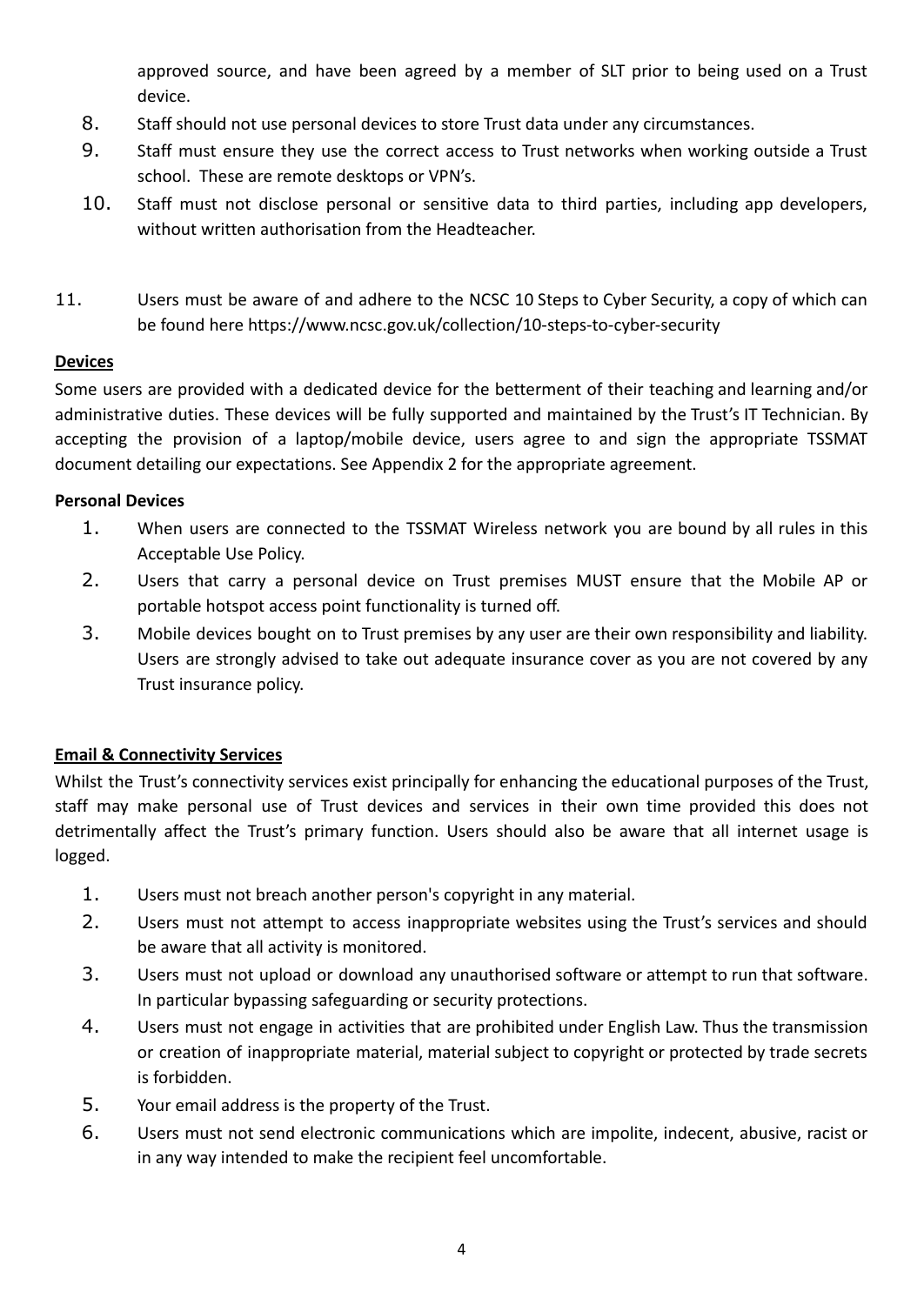- 7. Users must not make inappropriate use of the email system and address book, such as sending bulk emails, chain emails or for personal marketing purposes.
- 8. Staff should not use a personal email address to contact pupils or parents.
- 9. Trust email accounts should only be used for purposes relating to Trust matters.

# **Enforcement**

Any breach of this policy or agreement may result in disciplinary action being taken by the Trust.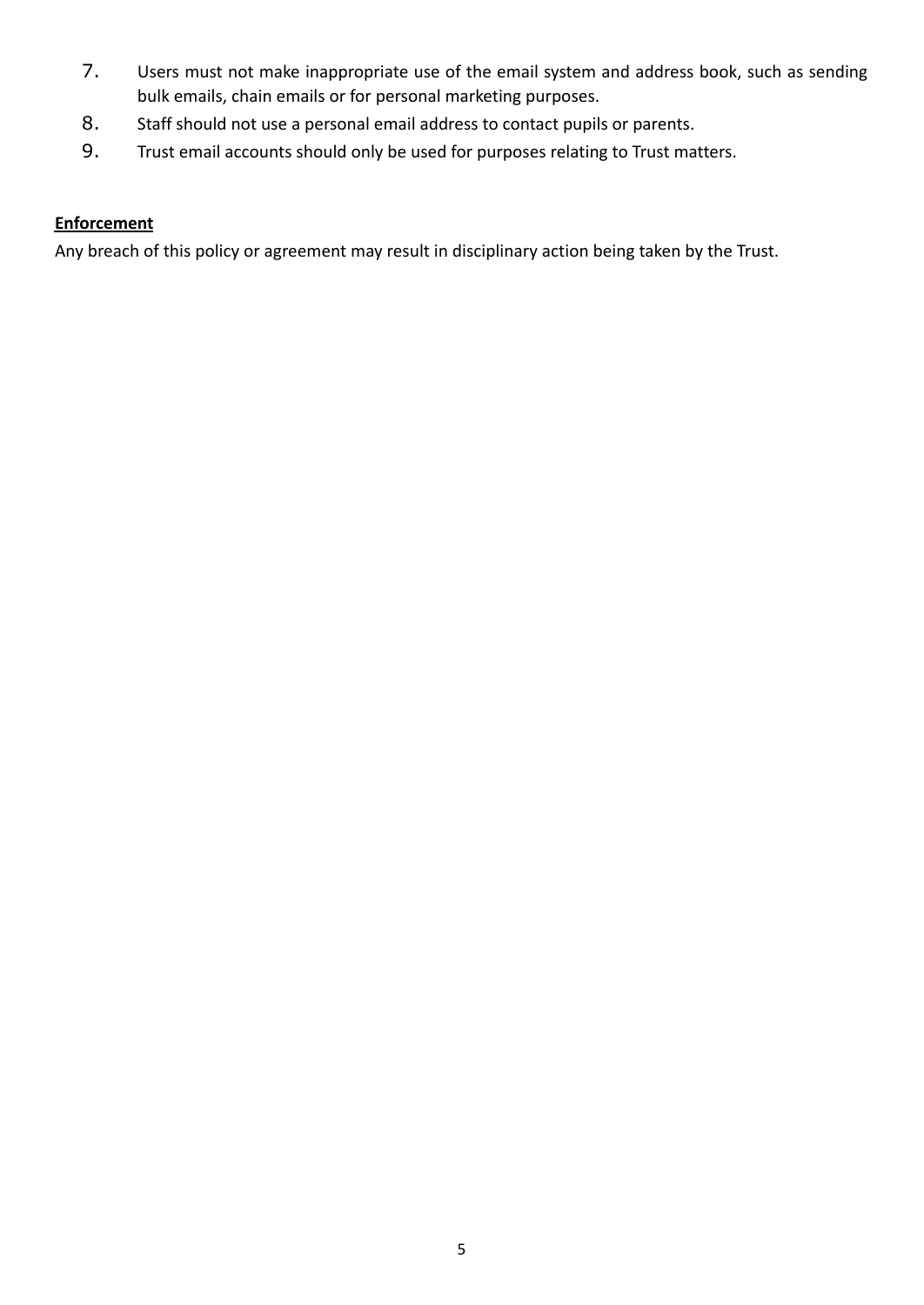#### **Appendix 1 – Acceptable Use Policy Agreement**

#### **Term & Conditions**

In signing this document, you accept that you are solely responsible for your actions, or the actions of others, undertaken whilst using your user account or device. Your responsibility is to use the Trust's network acceptably and appropriately in accordance with the acceptable use policy. The network (its devices and connectivity services) are for the purpose of Trust related activities and it should be used with due consideration for the rest of the community who share in its use.

#### **The Trust takes no responsibility for any personal devices bought on to the premises.**

**Acceptance**

I accept the above policy:

*Name*: \_\_\_\_\_\_\_\_\_\_\_\_\_\_\_\_\_\_\_\_\_\_\_\_\_\_\_\_\_\_\_\_\_\_\_\_\_\_\_\_\_\_

*Username (i.e 12345Smith):* \_\_\_\_\_\_\_\_\_\_\_\_\_\_\_\_\_\_\_\_\_\_\_\_\_\_\_\_\_\_\_\_\_\_\_\_\_\_\_\_\_\_

I have familiarised myself with this document. I understand my responsibility as a user and the consequences of misuse.

*Signature*: \_\_\_\_\_\_\_\_\_\_\_\_\_\_\_\_\_\_\_\_\_\_\_\_\_\_\_\_\_\_\_\_\_\_\_\_\_\_\_\_\_\_

*Date*: \_\_\_\_\_\_\_\_\_\_\_\_\_\_\_\_\_\_\_\_\_\_\_\_\_\_\_\_\_\_\_\_\_\_\_\_\_\_\_\_\_\_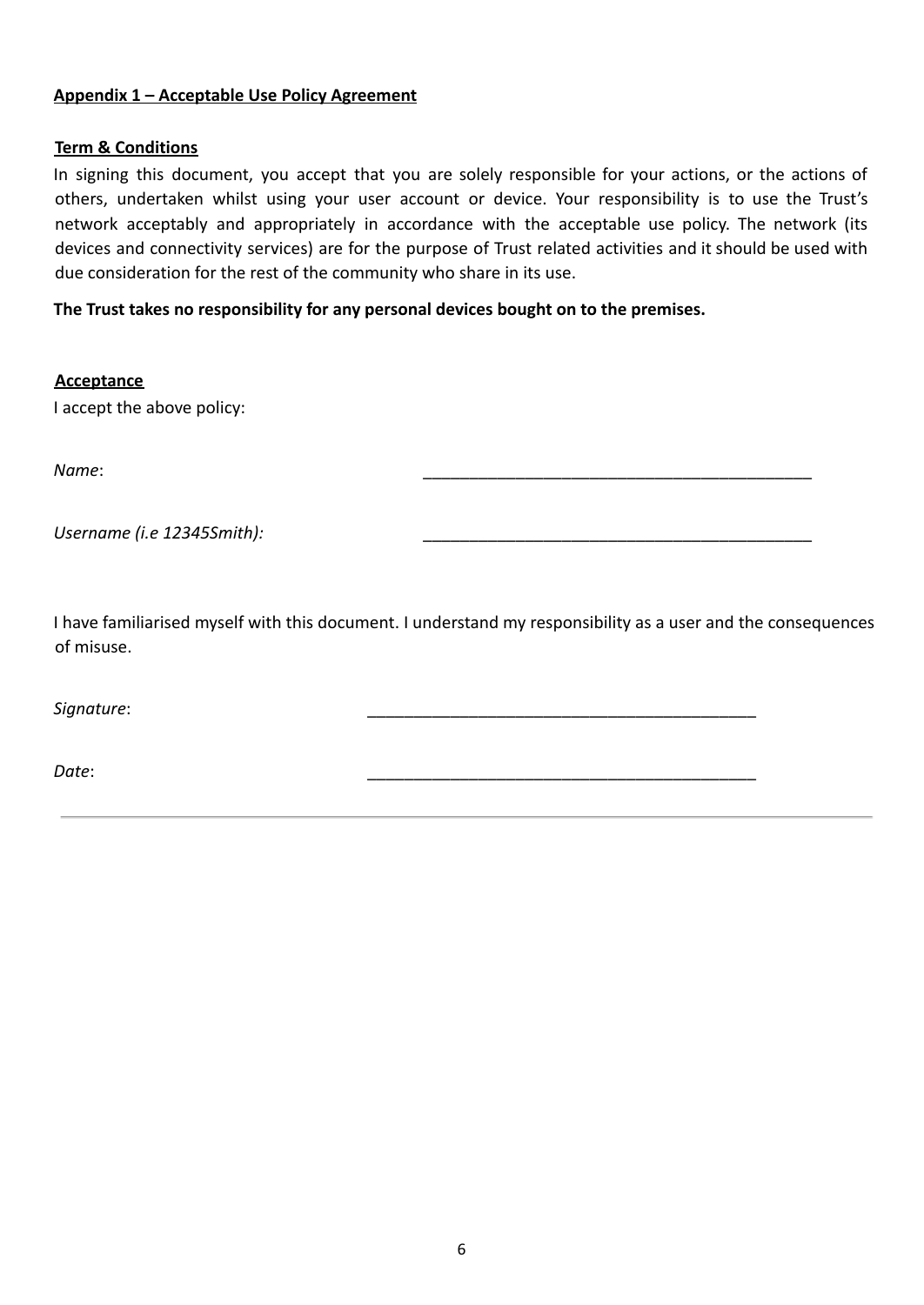#### **Parent/Guardian – Acceptance (Pupils Only)**

As the parent or legal guardian of the above student, I have read the Acceptable Use Policy and having understood its contents grant permission for the child in my care to use and access the Trust's network.

I understand that network access is provided for educational purposes only. I also understand that every reasonable precaution has been taken by the Trust to provide a safe, secure environment but the Trust cannot be held responsible if a pupils' action is in breach of the this AUP. You have a joint responsibility to help educate your child on how to stay safe online.

# **Parents/Guardian of pupils are responsible for wilful or negligent damage caused by their child to any device owned by the Trust.**

| Name of child              |  |
|----------------------------|--|
| Name of Parent/Guardian:   |  |
| Parent/Guardian Signature: |  |
| Date:                      |  |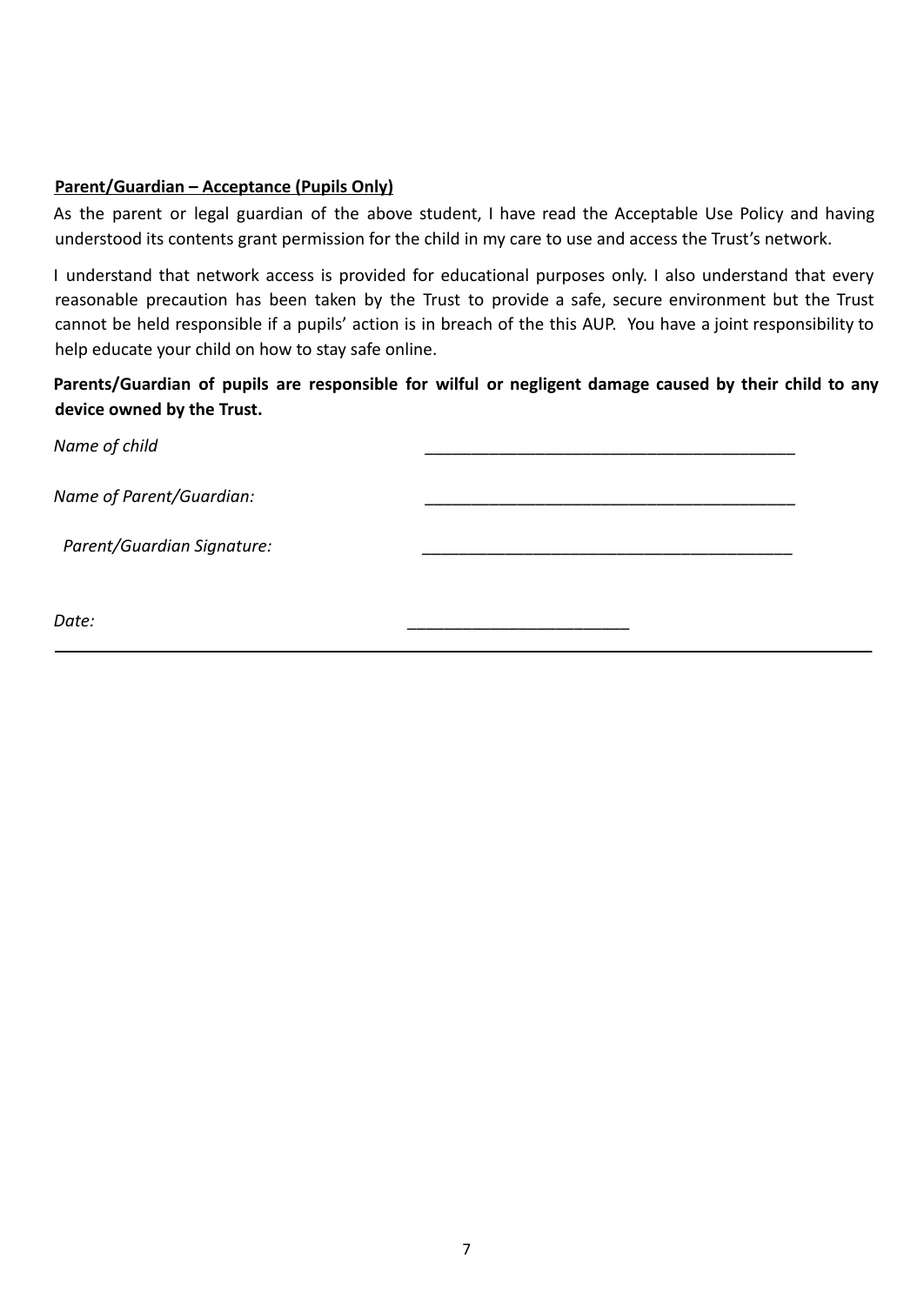#### **Acceptable Use Policy**

#### **Appendix 2 - WiFi Registration (Staff & Pupils)**

#### **Agreement**

The Trust is responsible for the implementation of this policy.

This document can only be actioned once the appropriate "Acceptable Use Policy" has been signed and returned.

This agreement allows additional access to the Trust's wireless network using personal devices and is an addition to the Trust's IT Security and Acceptable Use Policies.

#### **How can I use the Wireless Network?**

#### **Step 1: Obtaining permission to connect**

In order to access the wireless network you must have permission from the Headteacher, and have signed this training. Once you have read this document, please sign and date it at the bottom of the last page. Bring this signed document to the relevant school office. Once received your request will be processed within 1 working day.

#### **Step 2: Prepare your computer**

Before you bring your personal device on to Trust premises or while you are waiting for your request to be processed, please complete the following steps:

- Patch/Update your devices e.g. Windows Update or Software Update
- Install Antivirus software and ensure it is updated and fully functional.
- Remove any illegal or unlicensed software.
- Remove any inappropriate applications eg Peer-to-peer file sharing programs.

Failure to maintain a virus/malware free/ up to date operating system (patched within 1 month) device will result in immediate disconnection from the school's network without notice.

#### **Step 3: Connecting to the network**

Once you have received confirmation (via email) confirming access to the Trust's wireless network you can join *your personally owned* devices to the wireless network as detailed in your confirmation.

Please be aware the wireless networks are only available in specific locations, during certain hours and can be withdrawn at any time without notice.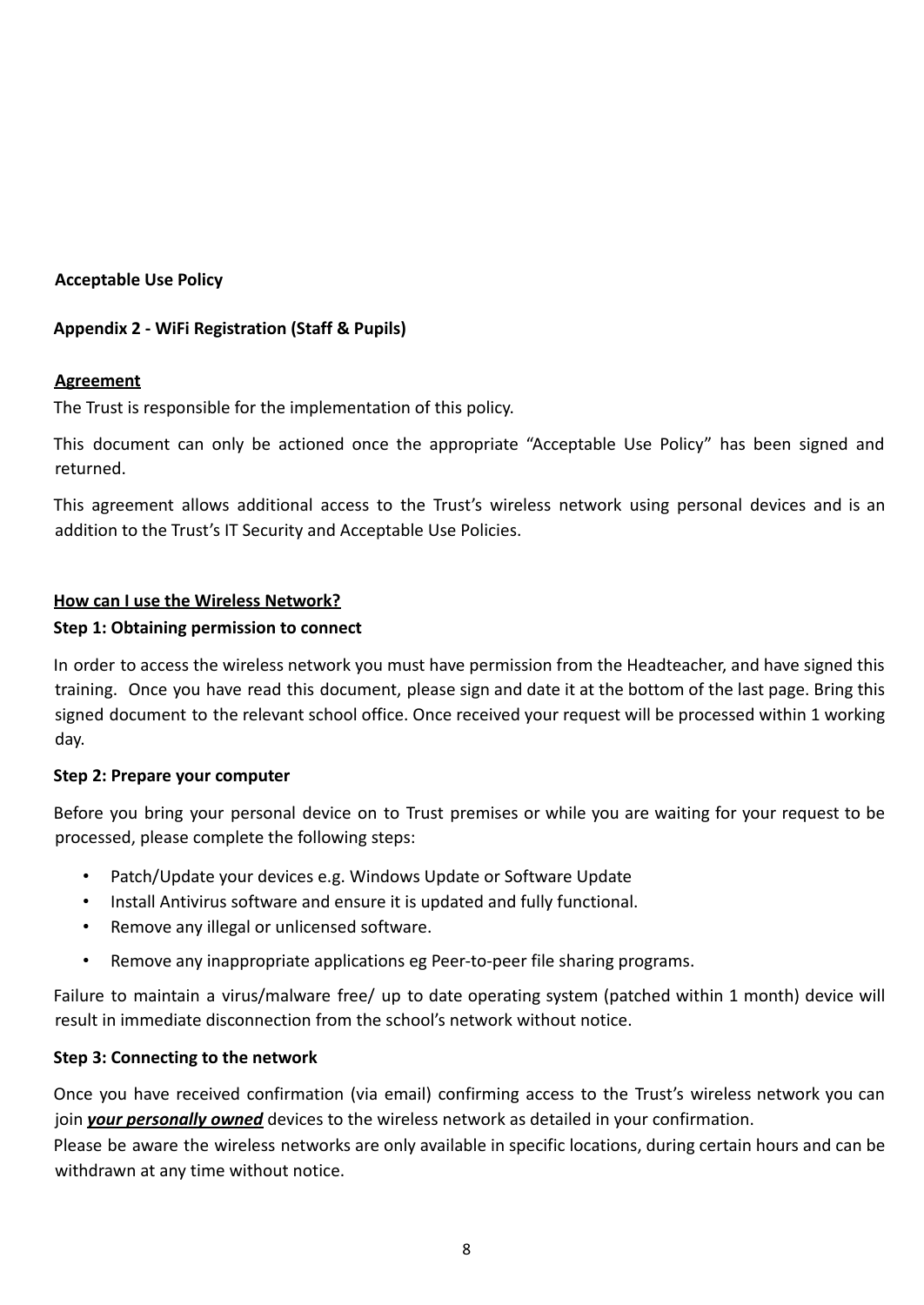#### **Wireless Access Policies & Procedures**

The Trust provides free wireless access to both current staff and current pupils in designated areas. The wireless network is provided *as is* and the Trust does not guarantee compatibility or up-time. By using the Trust's wireless network you agree to comply with this and all other policies governing the use of ICT.

- **You agree not to share your username and password with any other user for any reason.** Users found in breach of this rule will have their **WiFi access removed permanently**.
- The Trust does not provide *any* technical support for staff or pupils using personal devices on the wireless network apart from assisting in connecting to the wireless network itself.
- The Trust does not guarantee all devices will be compatible or the quality of the service.
- Users may not connect their personal devices to the wired network.
- The Trust may discontinue this service at any time without warning.
- I understand that the Trust will monitor my use whilst connected.

**Finally the Trust accepts no responsibility for any files accessed and/or downloaded, software downloaded and/or installed, e-mail opened, or sites accessed while using the wireless network. Any damage done to the device from viruses, identity theft, theft, loss, damage, malware, plug-ins or other internet-associated programs is the sole responsibility of the user.**

### **Unacceptable Behaviour**

Users are reminded they are bound by the terms and conditions set out in the Trust's Acceptable Use Policies. The main points of the Trust's Acceptable Use Policies can be summarised in the key sentences below. Users are **NOT permitted** to undertake any of the following actions:

- 1. Logging on to the network with another user's account
- 2. Using computers to send offensive or harassing material to others, either internal or external to the trust.
- 3. Altering the settings of the computers or making other changes which render them unusable by others
- 4. Tampering physically with Trust equipment
- 5. Attempting to access unauthorised areas of the network
- 6. Accessing inappropriate web sites or trying to circumvent the safeguarding and security controls. This includes the use of proxy servers or VPNs for this purpose.
- 7. Attempting to spread viruses via the network
- 8. Using school computers for any form of illegal activity, including software and music piracy.

Breach of the acceptable use policy may result in disciplinary action being taken.

# **Violations/breaches**

All violations or breaches of this agreement will be dealt with in accordance with the Trust's Acceptable Use, or Disciplinary Policy. The Trust may delegate this responsibility to Local Governing Bodies or school leaders. If suspected illegal activity has taken place the relevant authorities (e.g. Police) will be contacted.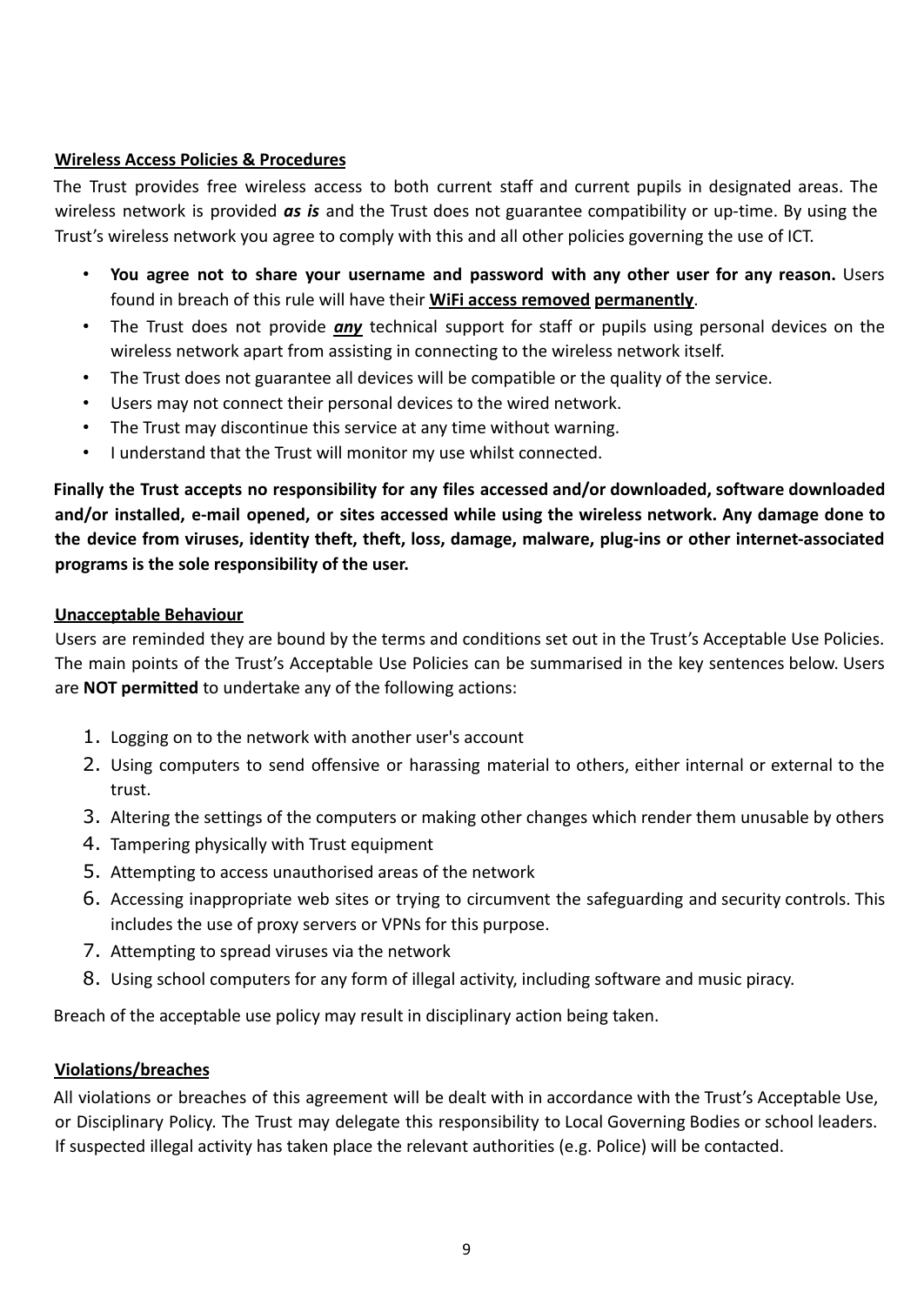### **Acceptable Use Policy WiFi Registration**

When bringing a personal device on to Trust premises you are fully bound by the terms of the Trust's **Acceptable Use Policies** and the use of such a device is entirely and solely at your own risk.

In order to use a personal device within the Trust, the Trust must have **on record**, a signed copy of the **Acceptable Use Policy**.

Access to the Trust's Wireless Network is a privilege, not a right, and this privilege may be withdrawn at any time at the sole discretion of the Trust without notice.

| Name:          |  |
|----------------|--|
| Email Address: |  |
| Signature      |  |
| Date:          |  |

*Please bring this completed document to the relevant school office.*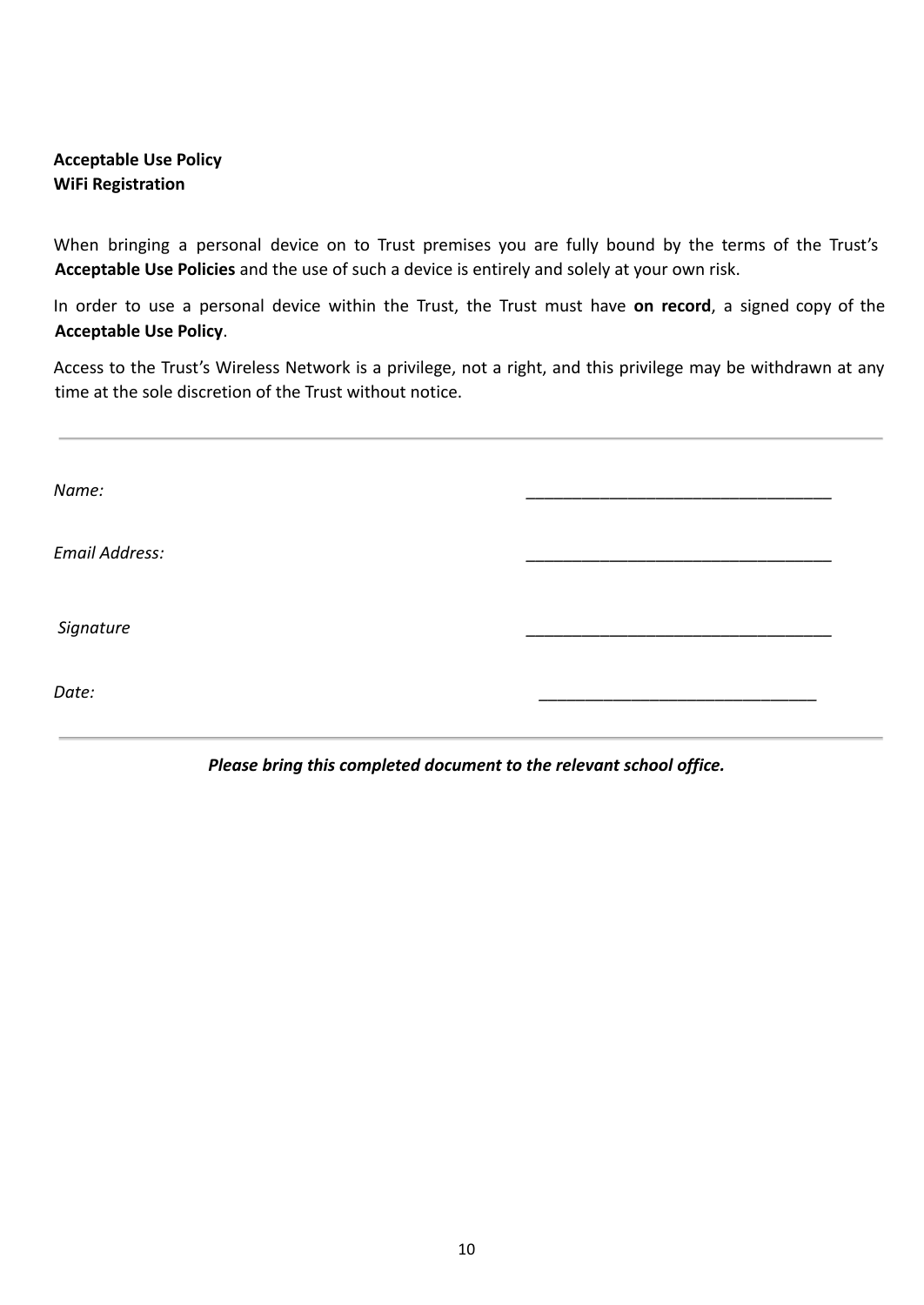#### **Appendix 3 – Trust Issued Devices (Staff)**

#### **Acceptable Use Policy Trust Issued Devices (Staff)**

#### **Context**

Being able to use a device for, and that is provided by the Trust is a privilege and not an automatic right for staff within the Trust. The Trust must balance the need for educational freedom that a device can bring alongside the requirements set out in English law and by our own internal policies in order to deliver a compliant device that has the flexibility required for  $21^{st}$  Century teaching.

This policy aims to provide users with an overview of the process, what you can expect from the Trust and what access you will have to the device.

#### **The Device**

The Trust procures devices every year for use by staff within the Trust on a budget-dependent rolling programme. The device specification is driven by a need for the device to last a minimum of 4 years before it will be eligible for replacement.

Each batch of devices is supplied "as is" and no modifications can be made to the device prior to its delivery. If a member of staff wishes to customise the device after delivery they must do so themselves, whilst adhering to this policy.

Each device will have a predefined warranty attached to it, purchased by the Trust. Any issues with the device must be reported to the Headteacher immediately in order to take advantage of the warranty.

#### **Access to the device**

The Trust will ensure the device meets a standard baseline ensuring staff can use the device for its intended purpose. All devices will be "managed" (remotely accessible by the Trust) in order to deliver software updates, setting changes, enforce encryption and distribute core software.

As the recipient of a Trust device you will be permitted (in additional to the normal restrictions imposed on Trust devices) to:

- Connect to and configure Wi-Fi networks
- Install and configure printers

If additional permissions are required these will be granted at the discretion of the Trust on an ad-hoc basis.

#### **Our expectations**

To increase the longevity of any device it is important to follow these simple guidelines including but not limited to: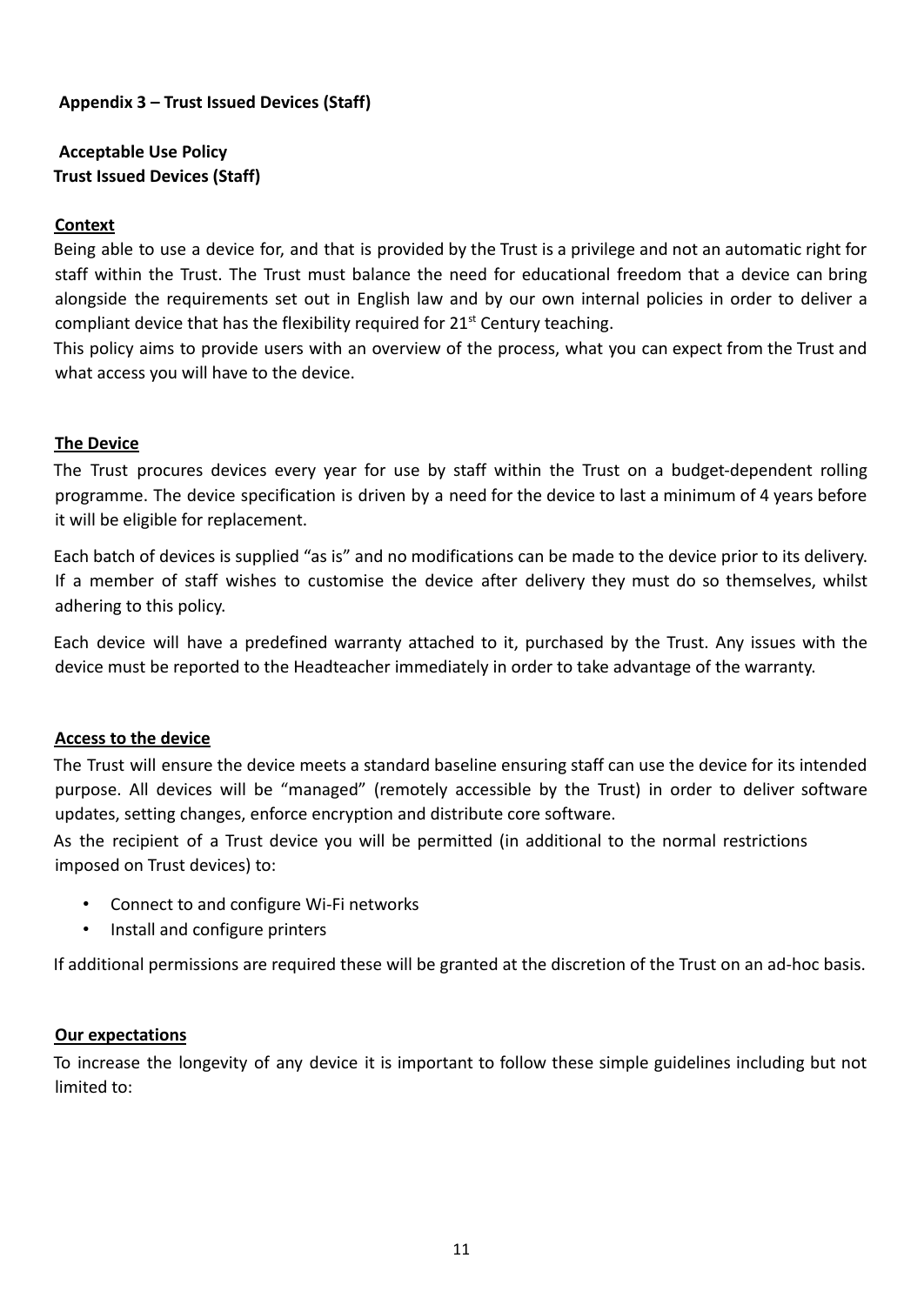- When travelling the device must not be "on display". For example when travelling by car the device *must be* stored in the boot and out of sight.
- Reasonable care must be taken when moving around an academy site; a device must be transported in a protective sleeve or case (provided by the Trust) to minimise damage.
- Never allow another user outside of the Trust to use the device. This includes family, friends and other third parties. To do so increases the risk of a data breach and can have serious implications for the Trust.
- The device should not be connected to the mains constantly as this damages the charging ability of the battery and will reduce its lifespan considerably. Instead the device should be allowed to complete charge and discharge cycles.
- Always lock your device when leaving it unattended. For Windows devices this can be simply done by pressing the Windows Key + L
- The device should be restarted at least once per week to allow for updates to install. For Windows devices press the Shift Key + Shutdown Option.
- Care should be taken when inserting or removing cables. Broken ports are not covered by warranty.
- Never leave the device unattended and unlocked.
- Try to minimise using public Wi-Fi hotspots as they can be less secure and have snooping devices attached.
- If you do use a public Wi-Fi hotspot, ensure you set your device to forget it once finished.
- Do not make any attempts to circumvent the safeguarding or security settings on the device. In doing so you could be subject to the Trust's disciplinary policy.
- Do not install peer-to-peer networking clients.
- Do not store personal files (including photographs and music libraries) as this consumes network storage and can shorten the lifespan of the network.
- A screen capture/keyboard logger is installed on each device for safeguarding purposes. It is a disciplinary offence to disable or tamper with this software.
- Any issues relating to software corruption will result in the device being reconfigured. This process removes all existing data on the device and restores it to its baseline setting.

# **Enforcement**

Enforcement of this policy lies with the Trust.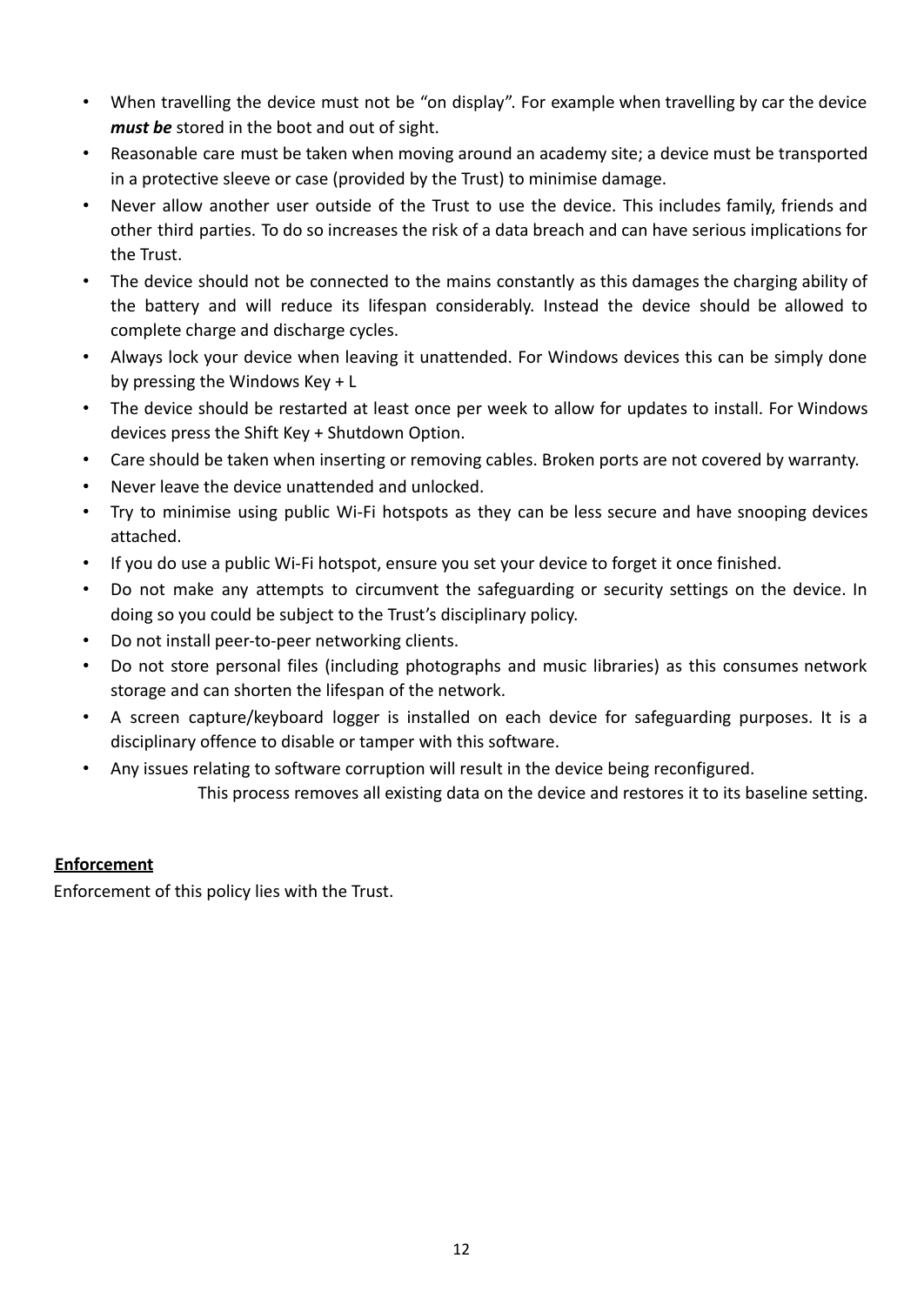#### **Trust Issued Devices (Staff) Agreement**

The following are the conditions under which you accept the named device. This agreement will start on receipt of the device from the Trust. The Trust reserves the right to transfer the device to another member of staff if you do not, or are unable to, for any reason, fulfil the requirements of this agreement.

#### **Under this Agreement the Trust will:**

- 1. Provide the named device for your sole use while you are a permanent full-time or part-time staff at the Trust. The device is for work use. You are permitted to use it outside work hours in accordance with the Acceptable Use Policy. However, it is for your sole use only, and not for use by pupils, family members or any other person.
- 2. Set up the device to enable you to connect to and make effective use of the Trust's network, and provide a secure location for the safe storage of your device during the school day e.g. a classroom or office that can be locked.
- 3. Plan and manage the integration of the device into the Trust's environment, and provide the professional development required to enable you to use the device effectively in your professional practice.
- 4. When required expect you to pay an excess for accidental damage or loss, or repair/replacement costs where the loss or damage is a result of your own negligence.
- 5. Have an expectation that you will abide by the Trust's IT policies including the Acceptable Use Policy.

#### **Under this Agreement you will:**

- 1. Use the device for the purposes it was provided and abide by the Trust's policies.
- 2. Provide suitable care and security of the device at all times and immediately report any damage or loss of the device to the Trust.
- 3. Be responsible for any software not installed on the device by the Trust, if your device was unrestricted prior to the signing of this agreement. This includes fines for illegal software or files and breaches of copyright.
- 4. Be prepared to cover the excess or the cost of repair or replacement of the device when the damage or loss has been a result of your own negligence.
- 5. Make a commitment to achieving the IT goals of the Trust and take part in the IT professional development activities provided for you by the Trust.
- 6. Make necessary arrangements for the return of the device to the Trust when you resign or leave the Trust or when you will be away from the Trust for an extended period or when requested to do so for necessary IT maintenance tasks.
- 7. In accordance with Trust policies, be held responsible for any involvement by yourself or any other user of your device in activities associated with accessing inappropriate or illegal materials.

#### **Device Details**

# **School: Make & Model:**

**Serial Number:**

#### **I have received the above device in good working order and accept the conditions of the loan:**

#### **Staff Name:**

**Signature: Date:**